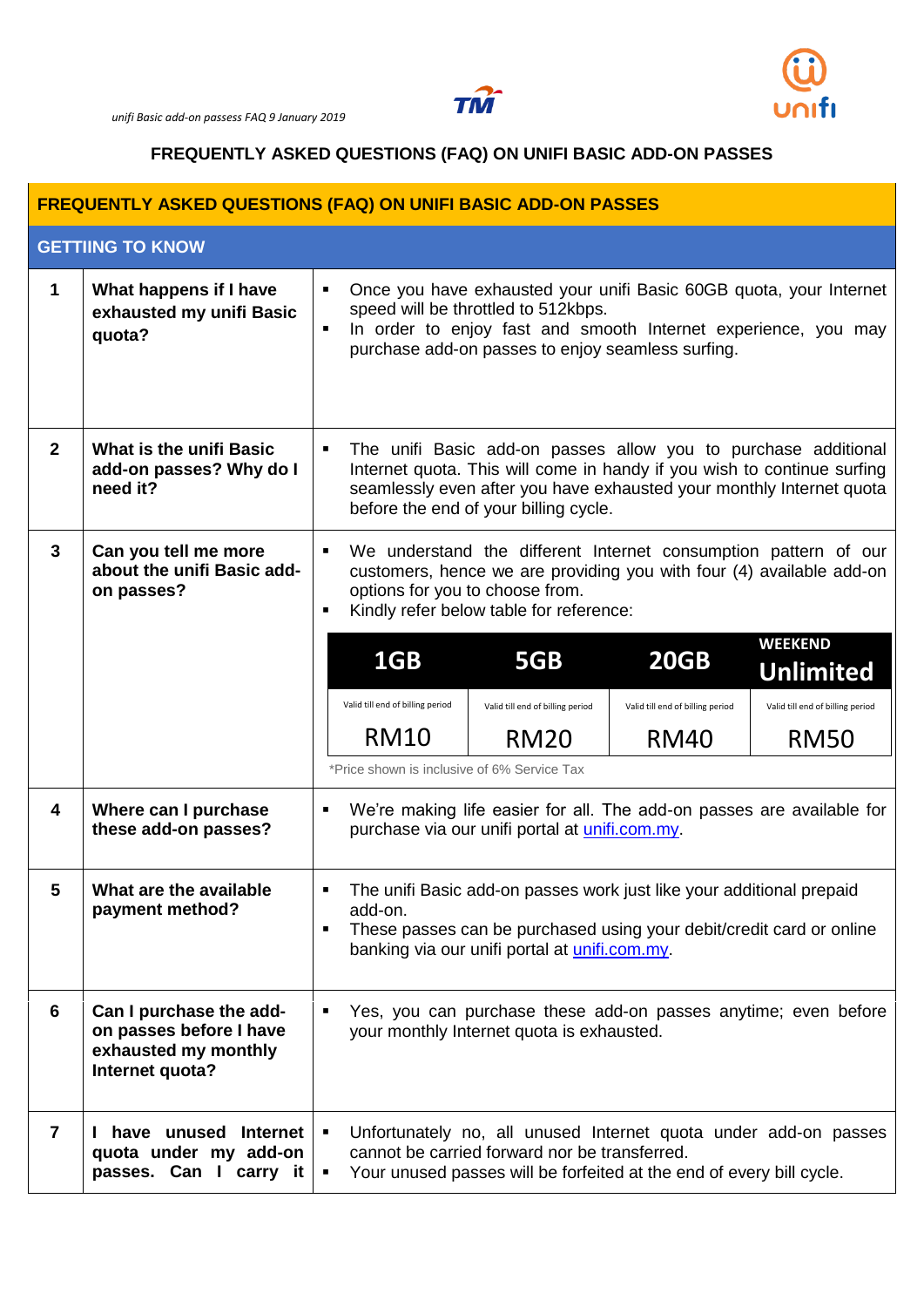*unifi Basic add-on passess FAQ 9 January 2019* 





| forward to the following<br>month or transfer it to<br>another account?                                                                                                |                                                                                                                                                                                                                                                                                              |  |
|------------------------------------------------------------------------------------------------------------------------------------------------------------------------|----------------------------------------------------------------------------------------------------------------------------------------------------------------------------------------------------------------------------------------------------------------------------------------------|--|
| 8<br>Will there be a limit to the<br>number of add-on passes<br>can purchase in a<br>$\mathbf{L}$<br>month?                                                            | There will be no limit to the number of purchase you can make in a<br>month.                                                                                                                                                                                                                 |  |
| 9<br>Is there a time frame set<br>for me to purchase these<br>add-on passes?                                                                                           | You have the freedom to purchase the add-on passes anytime at your<br>convenience.<br>However, do note that you are only be able to purchase the Weekend<br>٠<br>Unlimited pass ONCE a week; between Monday to Thursday and to be<br>utilised between Friday to Sunday of the the same week. |  |
| 10<br>check the<br>How<br>do<br>- 1<br>balance of my Internet<br>quota?                                                                                                | To check the balance of your Internet quota, simply log on to your<br>account via our unifi portal at unifi.com.my.                                                                                                                                                                          |  |
| 11<br>How long will it take for<br>my add-on passes to be<br>activated?                                                                                                | Upon successful purchase, it may take up to 10 minutes for your add-<br>on passes to be activated and displayed in your account dashboard via<br>unifi.com.my                                                                                                                                |  |
| 12<br>I would like to purchase<br>add-on passes, but I have<br>reached my monthly<br>credit limit. What should I<br>do?                                                | If you have reached your monthly credit limit, you would need to settle<br>your outstanding bills prior to purchasing any add-on passes.                                                                                                                                                     |  |
| 13<br>I have not exhausted my<br>allocated monthly<br>Internet quota, but I have<br>purchased additional<br>passes. Which Internet<br>quota will be consumed<br>first? | Your monthly Internet quota will be consumed first. Once you have<br>exhausted this, the add-on passes will be consumed.                                                                                                                                                                     |  |
| Will my add-on passes<br>14<br>purchases reflected on<br>my monthly bill<br>statement?                                                                                 | No, it will not. All add-on passes work as a prepaid add-on and it will<br>not appear in your monthly bill statement.<br>However, you may view all of your purchase and usage activities by<br>$\blacksquare$<br>logging into your account via our unifi portal at <i>unifi.com.my</i> .     |  |
| 15<br>Who should I contact if I<br>need any assistance or<br>service inquiry?                                                                                          | Feel free to reach out of to us via our digital channels as follows:<br>٠<br>Live Chat via our care@unifi app<br>unifi self-help portal at unifi.com.my/chat<br>Facebook at facebook.com/weareunifi<br>Twitter at @helpmeunifi                                                               |  |
|                                                                                                                                                                        | You may also visit us at any of our TMpoint outlets nationwide.                                                                                                                                                                                                                              |  |